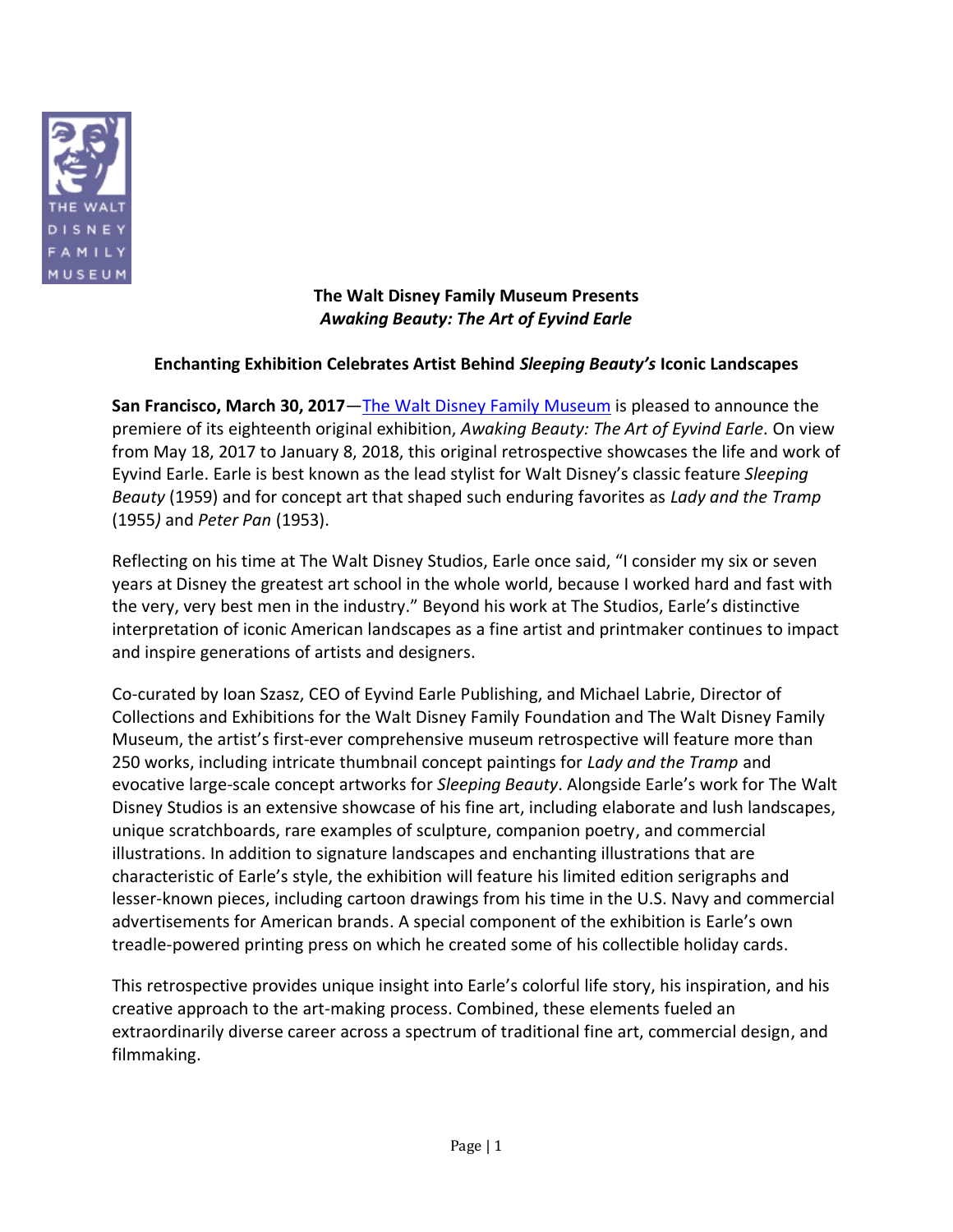"Eyvind was an honest and humble man, yet he was constantly challenging himself to push the boundaries of his own artistry with his enduring passion to explore, create and innovate," said Szasz, who began working with the artist in 1988. "Whether it was through a modest snowy landscape for a Christmas card or a more intricate background concept for films like *Sleeping Beauty*, Earle brought magic to everything he touched."

In conjunction with the exhibition, the Walt Disney Family Foundation Press will publish a fully illustrated 176-page catalogue. This lavish art book will showcase an unprecedented collection of artworks spanning Earle's entire life as an artist—from his early sketches and watercolors to the ethereal oil paintings of his later career. Of the catalogue's more than 250 pieces, 80 date from Earle's time at The Walt Disney Studios; they include concept paintings for *Sleeping Beauty* (1959), *Lady and the Tramp* (1955), Academy Award–winning short *Toot, Whistle, Plunk and Bloom* (1953), and more. The catalogue is available for purchase at The Walt Disney Family Museum Store.

"You won't have far to travel in the Diane Disney Miller Exhibition Hall, or turn many pages in this catalogue, to discover the beauty and magic of Eyvind's work," said Labrie. "From the scratchboards, cards, serigraphs, sculptures, and awe-inspiring landscapes, you get to ponder in a meadow, perch on a hillside, or soar above the towering cliffs captured, imagined, and shared by Eyvind Earle."

When Earle passed away in 2000, he left behind a legacy of prolific artwork depicting a life's journey that spans more than seven decades. *Awaking Beauty: The Art of Eyvind Earle* will bring a far-reaching and much deserved recognition to his influential career and the enduring impact of Earle's magnificent artwork.

"This past year, the museum presented a comprehensive exhibition chronicling the exacting process that The Walt Disney Studios went through in the late 1930s to create the iconic film *Pinocchio,"* said Kirsten Komoroske, Executive Director of The Walt Disney Family Museum. "Now, with *Awaking Beauty: The Art of Eyvind Earle*, we are proud to provide our visitors with a deep look at Eyvind Earle's intriguing and inspiring life and work, including his work at The Walt Disney Studios and his influence on a number of films—most notably, *Sleeping Beauty*."

This special exhibition follows *Eyvind Earle: An Exhibit of a Disney Legend* which was on view at Forest Lawn Museum in Los Angeles from May 20, 2016 to January 1, 2017. This new exhibition adds additional works to fully represent the evolution of the artist's style and to provide a complete retrospective of his life's work. *Awaking Beauty: The Art of Eyvind Earle* is organized by The Walt Disney Family Museum and is presented in the Diane Disney Miller Exhibition Hall from May 18, 2017 to January 8, 2018.

# # #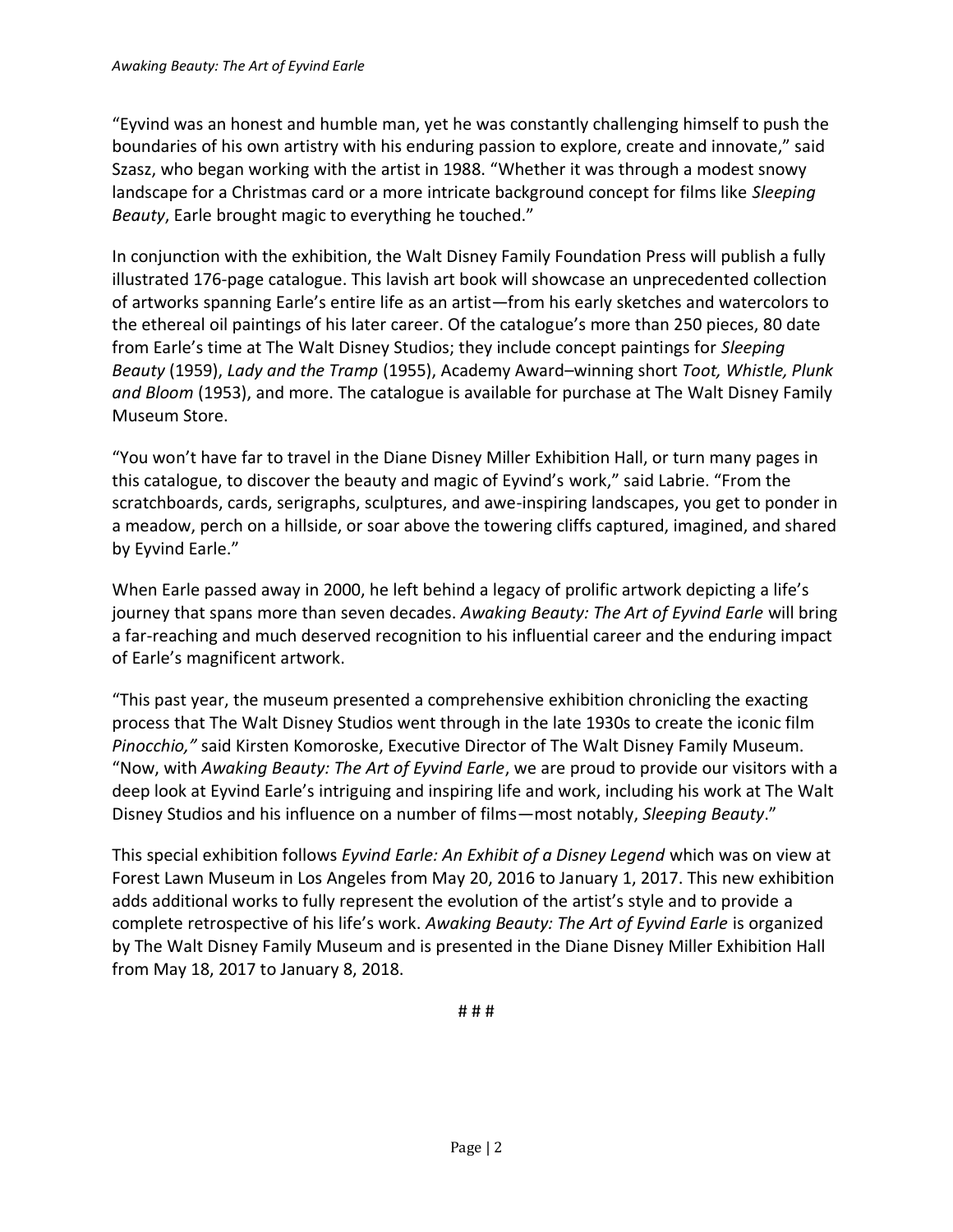### **ABOUT EYVIND EARLE**

Born in New York City in 1916, Eyvind Earle began his prolific career at the age of 11 when his father gave him a challenge: read 50 pages of a book or paint a picture every day; Earle chose both. He traveled with his father to Mexico and throughout France for nearly four years, painting continuously while attending private schools. This dedication to his craft resulted in a small solo exhibition abroad at the age of 14. Earle returned to the United States in the early years of the Great Depression, and briefly worked as an assistant sketch artist for United Artists (UA). He left UA and traveled in Mexico for a year, painting and living on funds provided by a wealthy friend. After returning to the United States, he bicycled cross-country from Hollywood to New York in 1937, painting and selling watercolors to pay his way. A selection of those watercolors would comprise the first of many exhibitions at the Charles Morgan Gallery in New York City. Works featured in these early shows were strictly realistic, but, after studying a variety of masters such as Vincent van Gogh, Paul Cézanne, Norman Rockwell, and Georgia O'Keeffe, Earle came into his own unique style—one characterized by simplicity, directness, and confidence in execution and delivery.

Earle applied for work at The Walt Disney Studios intermittently for the next 15 years. In the interim, he started a Christmas card company and created artwork for magazine covers while continuing to exhibit his art domestically. Earle finally joined Disney in 1951 as an assistant background painter, and worked his way up to the position of color stylist for *Sleeping Beauty* (1959). He left the company prior to the film's release to work for John Sutherland Productions, and started his own animation company, Eyvind Earle Productions Inc., in 1961. Earle earned a reputation for innovation and creativity, producing trademark logos, film trailers, print advertisements, television commercials and animated specials for his company and as a contractor with a Chicago advertising agency throughout the 1960s.

After 15 years creating animated art, Earle returned to painting full-time in 1966 and continued working, to much acclaim, until the end of his life. In 1998, Earle received the Winsor McCay Award for lifetime achievement from the International Animated Film Society at its Annie Awards show in Glendale, California. In 2015, The Walt Disney Company posthumously awarded Earle the prestigious Disney Legend Award for his work on *Sleeping Beauty* and his contributions to animation.

## **ABOUT THE CURATORS**

Michael Labrie is the Director of Collections and Exhibitions for the Walt Disney Family Foundation and The Walt Disney Family Museum, and co-curator of *Awaking Beauty: The Art of Eyvind Earle*. Labrie has more than 25 years of art management experience, having managed private art collections for 18 years before managing special projects for the San Francisco Airport Museum. Starting at the San Francisco Airport Museum in 1997, he prepared exhibits, worked in the collections department, managed preparator staff, and established relationships with the Fine Arts Museums of San Francisco. Labrie has been with the the Walt Disney Family Foundation since 2003, working alongside Diane Disney Miller and her family, building the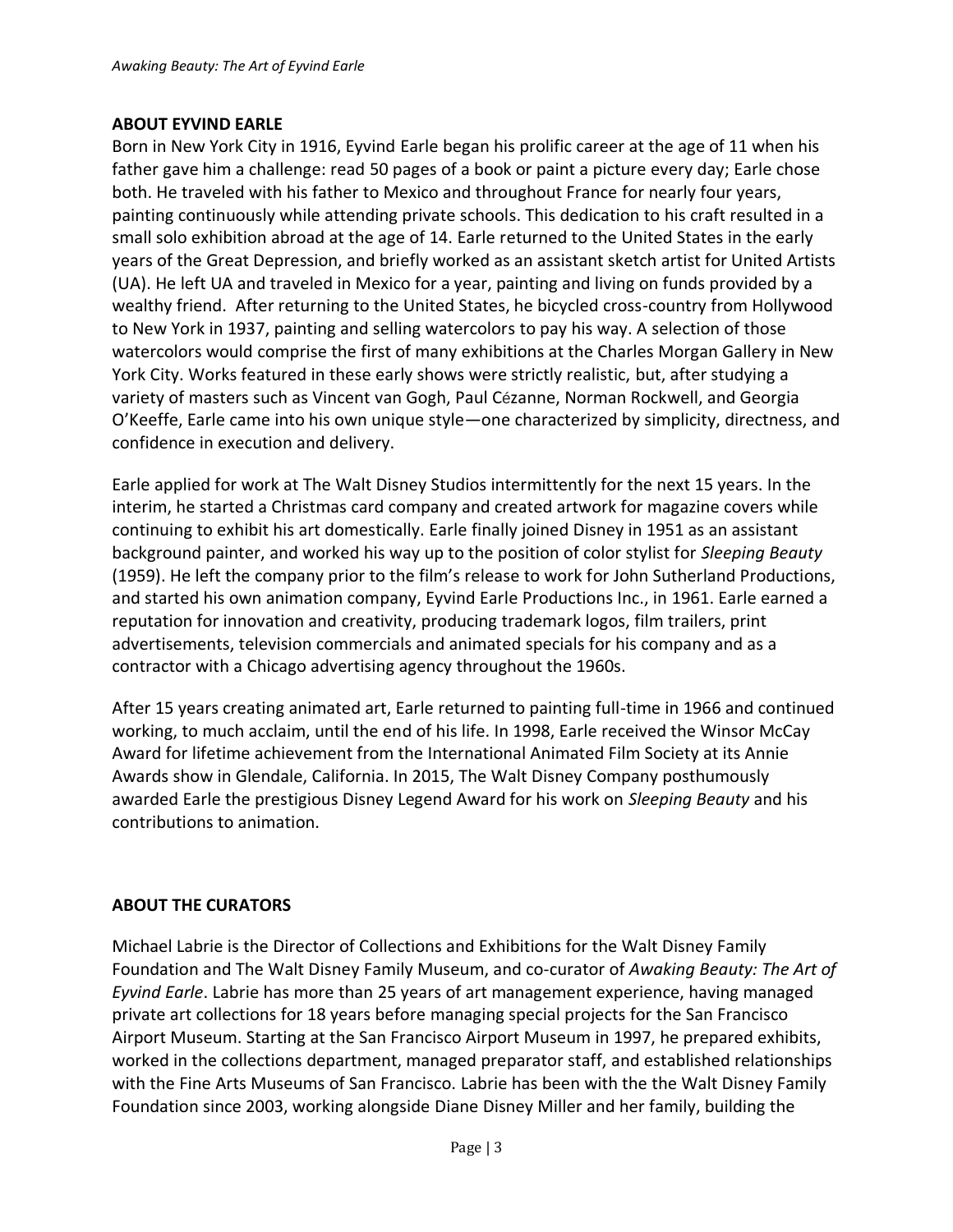collections to tell the story of Walt Disney, his life, with focus on family and achievements. Labrie facilitated the move and installation of the collections for the opening of the museum in 2009 and took on management of the special exhibitions efforts in 2013. In addition to *Awaking Beauty*, Labrie curated *Water to Paper, Paint to Sky: The Art of Tyrus Wong* and co-curated *Heinrich Kley: From Fantasy to Fantasia, The Lost Notebook: Secrets of Disney's Movie Magic* and *Leading Ladies and Femmes Fatales: The Art of Marc Davis* for The Walt Disney Family Museum.

Ioan Szasz is CEO of Eyvind Earle Publishing and co-curator of *Awaking Beauty: The Art of Eyvind Earle.* When Szasz arrived in California in 1988, he responded to an ad in a Monterey newspaper for a position as a "silkscreen printer's assistant." While Szasz knew little about silkscreen printing at the time, his new boss, Eyvind Earle, taught him all about the process. Over the years, Earle became more than just a mentor and boss to Szasz—he also became a dear and beloved friend. Szasz worked alongside Earle for nearly 13 years, from 1988 until Earle's passing in 2000. Szasz continues his work for Eyvind Earle Publishing LLC, publishing and representing Earle's artwork in the US and worldwide.

# **ABOUT THE MUSEUM**

The Walt Disney Family Museum presents the fascinating story and achievements of Walt Disney, the man who raised animation to the level of fine art, transformed the film industry, tirelessly pursued innovation, and created a global yet distinctively American legacy. Opened in October 2009, the 40,000 square foot facility features the newest technology along with a vast collection of historic materials and artifacts to bring Disney's achievements to life, myriad interactive galleries presenting early drawings and animation, movies, music, listening stations, a spectacular model of Disneyland and much more. The museum is a 501(c)(3) nonprofit organization located in the scenic Presidio of San Francisco.

The Walt Disney Family Museum has created many world-class exhibitions, such as *Disney and Dalí: Architects of the Imagination*; *MAGIC, COLOR, FLAIR: the world of Mary Blair*; and *Water to Paper, Paint to Sky: The Art of Tyrus Wong*, several of which have traveled to other museums around the world. The most recent, *Awaking Beauty: The Art of Eyvind Earle*, is the eighteenth original exhibition originated by the museum since 2012. Also open at this time is *Deja View: The Art of Andreas Deja*, on view from March 23 to October 4, 2017.

- **Hours:** 10am to 6pm, Wednesdays through Monday; closed on Tuesdays and the following public holidays: January 1, Thanksgiving Day, and December 25. Early closure at 4pm on December 24 and December 31.
- **Tickets:** Museum admission is free for members and children under 5 General admission + special exhibition: \$35 adults, \$30 seniors and students, \$15 youth ages 6 to 17